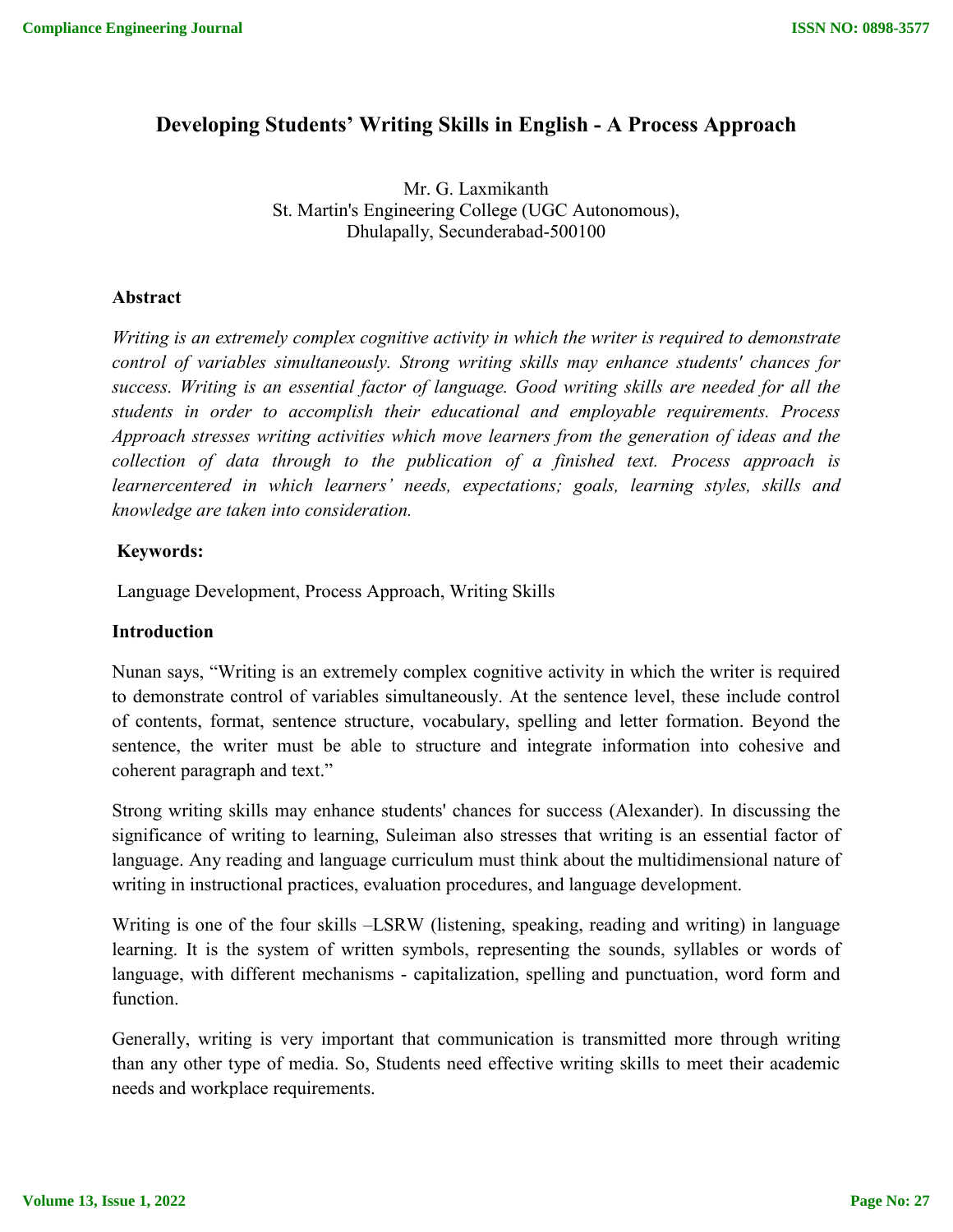Students should improve their writing skills, for which teachers have to motivate them to have good writing skills, by providing instruction in writing processes and rules of writing, such as grammar rules and writing practice.

### **Rationale**

Now-a-days, students are lacking writing skills as they spend most of their time in using their equipped smart phones, and they depend on electronic devices or gadgets which provide instant or readymade answers/results available in the internet. They use their valuable time in searching what others are doing, instead of learning the language skills.

Naturally students, having good writing skills, are always successful at expressing their ideas and reaching their goals. They should develop the writing skills for their multiple benefits and success in life. The process of writing is to teach students how to write with coherence, an appropriate grammar structure and an acceptable spelling.

### **The Importance and Need of Writing Skills**

Harmer lays stress on the essentiality of the writing skill saying "The reasons for teaching writing to students of English as a foreign language include reinforcement, language development, learning style, and most importantly, writing as a skill in its own right".

JanetEmig described writing as "a unique mode of learning" involving the active participation of both the left and right hemispheres of the brain. Researchers have agreed that writing enhances thinking skills; the higher cognitive functions of analysis and synthesis seem to develop most fully with the support of written language.

Writing is meant for conveying thoughts, ideas, and facts in easy and lucid language. Students have to learn the art of good writing which is essential in order to excel at both academic and professional levels. Good writing skills are needed for all the students in order to accomplish their educational and employable requirements. The following are some of the reasons showing the importance of writing skills:

- To write technical documents, research papers, and put forth the right facts and information.
- In searching and obtaining a job.
- To make presentations and reports, etc.
- For improving communication skills.
- For improving creativity, exploration, and essential for self-understanding

#### **Process Approach**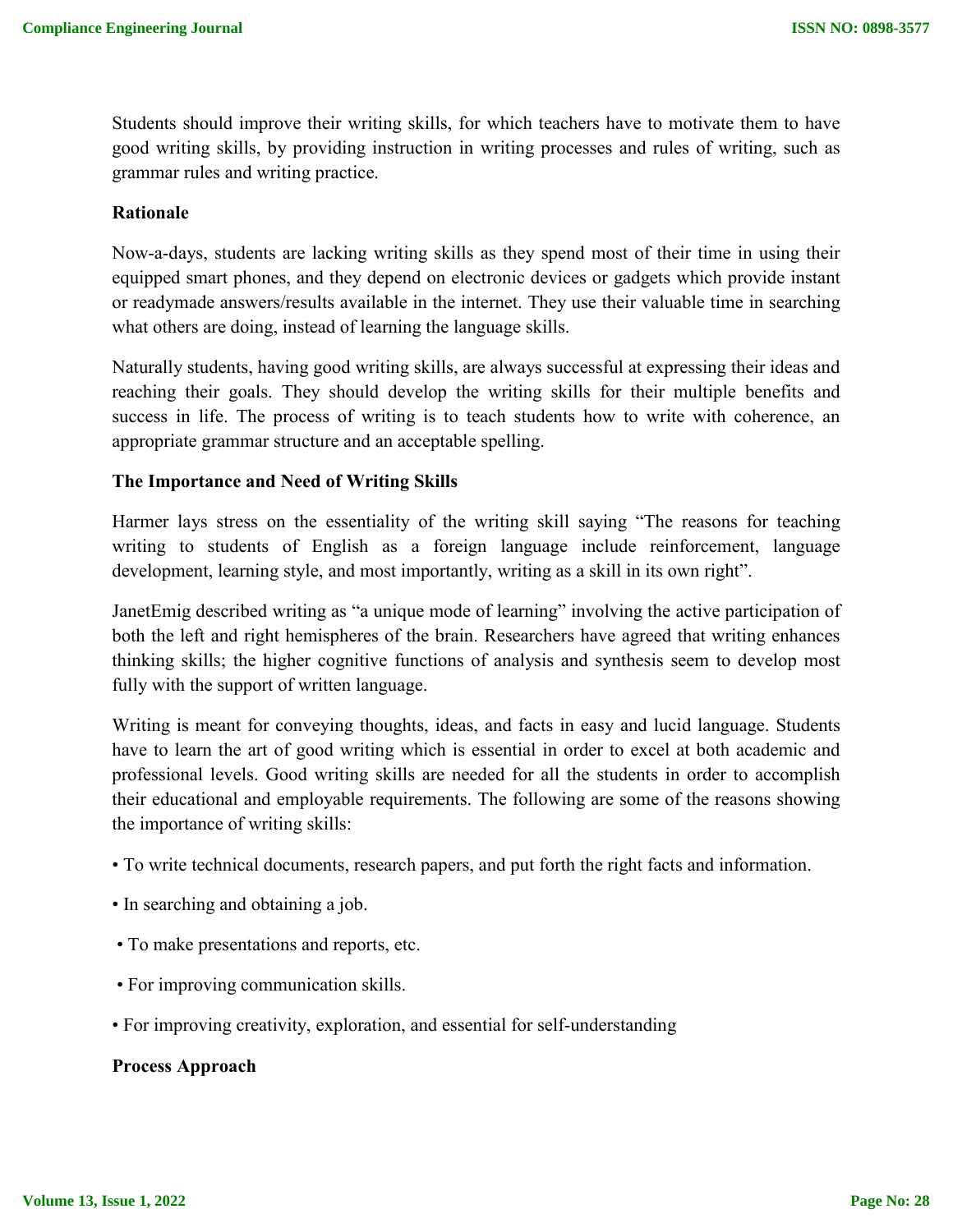Graham Stanley defines "the process approach treats all writing as a creative act which requires time and positive feedback to be done well. In process writing, the teacher moves away from being someone who sets students a writing topic and receives the finished product for correction without any intervention in the writing process itself".

"Process Approach stresses writing activities which move learners from the generation of ideas and the collection of data through to the publication of a finished text" -Tribble C

"Process writing evolved as reaction to the product approach". – Jordan

According to the above definitions, Process approach is learner-centered in which learners' needs, expectations, goals, learning styles, skills and knowledge are taken into consideration. Process Approach is one of the approaches, such as Lexical Approach, Literature Based Approach, Grammar - Based Approach, Situational Approach, Structural Approach, Genre Approach, Task-Based Approach, and Product Approach in developing the language learning skills. Comparing to other approaches, Process Approach has more advantages. Developing the language learning skills is not like the construction of a wall, but like the growth of a plant, taking its own time. No skill can be mastered overnight. Process Approach involves eight consecutive stages of writing strategies that enable learners to write freely and produce texts of good quality.

### **Stages of Writing**

"Writing is a process which involves several identifiable steps". – Merriwether

"The Process Approach focuses on the steps involved in creating a piece of work". – Nuan

According to Steele, Process Approach involves eight stages - Brainstorming, Planning/Structuring, Mind mapping, Writing the first draft, Peer feedback, Editing, Final draft and Evaluation and teachers' feedback.

#### **• Stage-1:**

Ideas are generated by brain storming and discussion in Stage-I

**• Stage-2**: Learners extend their ideas into a note form and judge quality and usefulness of ideas.

**• Stage-3:** This stage helps learners make the relationship of ideas understandableorganizing their ideas into mind map or linear form.

**• Stage-4**: In this stage, students prepare first draft in the classroom usually in pairs or groups.

**• Stage-5**: Then drafts are exchanged for students' reading and responding from each other's works. In this way, students develop an awareness of the fact.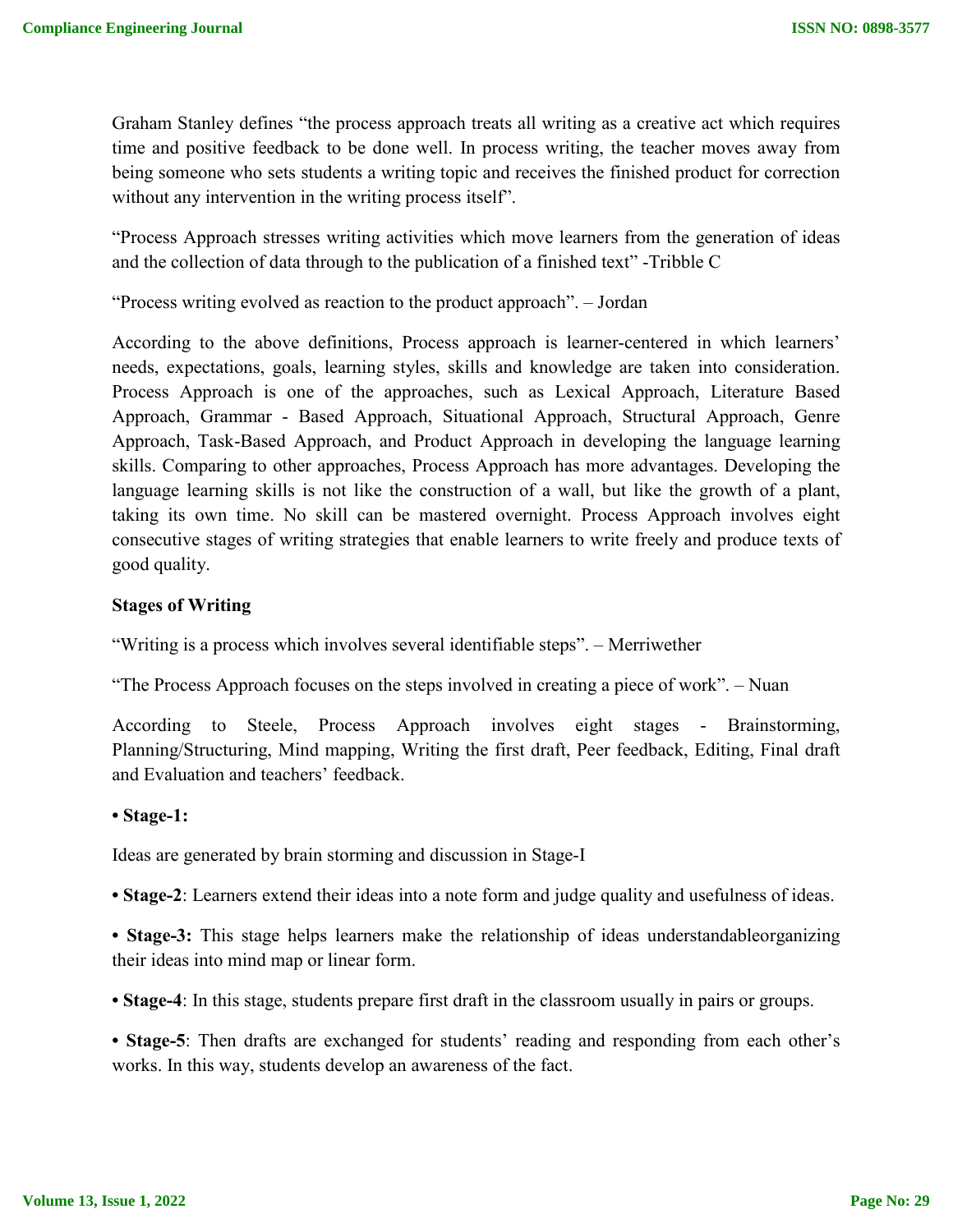- **Stage-6:** Considering the feedback of other students, drafts are improved with necessary changes.
- **Stage-7:** Finally, students prepare the final draft with necessary changes.
- **In Stage-8**, the final draft is evaluated by the teachers providing a feedback on it.

#### **Students get benefitted using this process approach as:**

- Process Approach is learner centered.
- Students can show their latent abilities in writing process.
- Learners build up their power of thinking and creativity.
- They understand the importance and value of developing their writing skills.

• They can concentrate on strategies and processes of writing with their own abilities and potentials.

• They are enabled to reach their objective and purpose.

## **Conclusion**

In conclusion, it is to realize that writing is an extremely complex cognitive activity in which the writer is required to demonstrate control of variables simultaneously. Strong writing skills may enhance students' chances for success. Writing is an essential factor of language. Process approach is learner-centered in which learners' needs, expectations, goals, learning styles, skills and knowledge are taken into consideration. Students are benefitted using this process approach.

#### **References**

- 1. Ashok Sapkota, Developing Students' Writing Skill through Peer and Teacher Correction: An Action Research (Nepal English Language Teachers' Association (NELTA), ISSN: 2091-0487)
- 2. Chieko Onozawa, A Study of the Process Writing Approach-A Suggestion for an Eclectic Writing Approach, (RESEARCH NOTE: https://gair.media.gunmau.ac.jp/dspace/bitstream/10087/7218/1/2010- onozawa2.pdf)
- 3. Graham Stanley. (1993). Process Writing, British Council, Barcelona.
- 4. GaluhNurrohmah, Improving Students' Writing Skill Using A Process Approach (Https://Www.Researchgate.Net/Publication/)
- 5. Md. Kamrul Hasan &Mohd. MoniruzzamanAkhand, Approaches to Writing in EFL/ESL Context: Balancing Product and Process in Writing Class at Tertiary Level (Journal of NELTA Vol. 15 No. 1-2 December 2010)